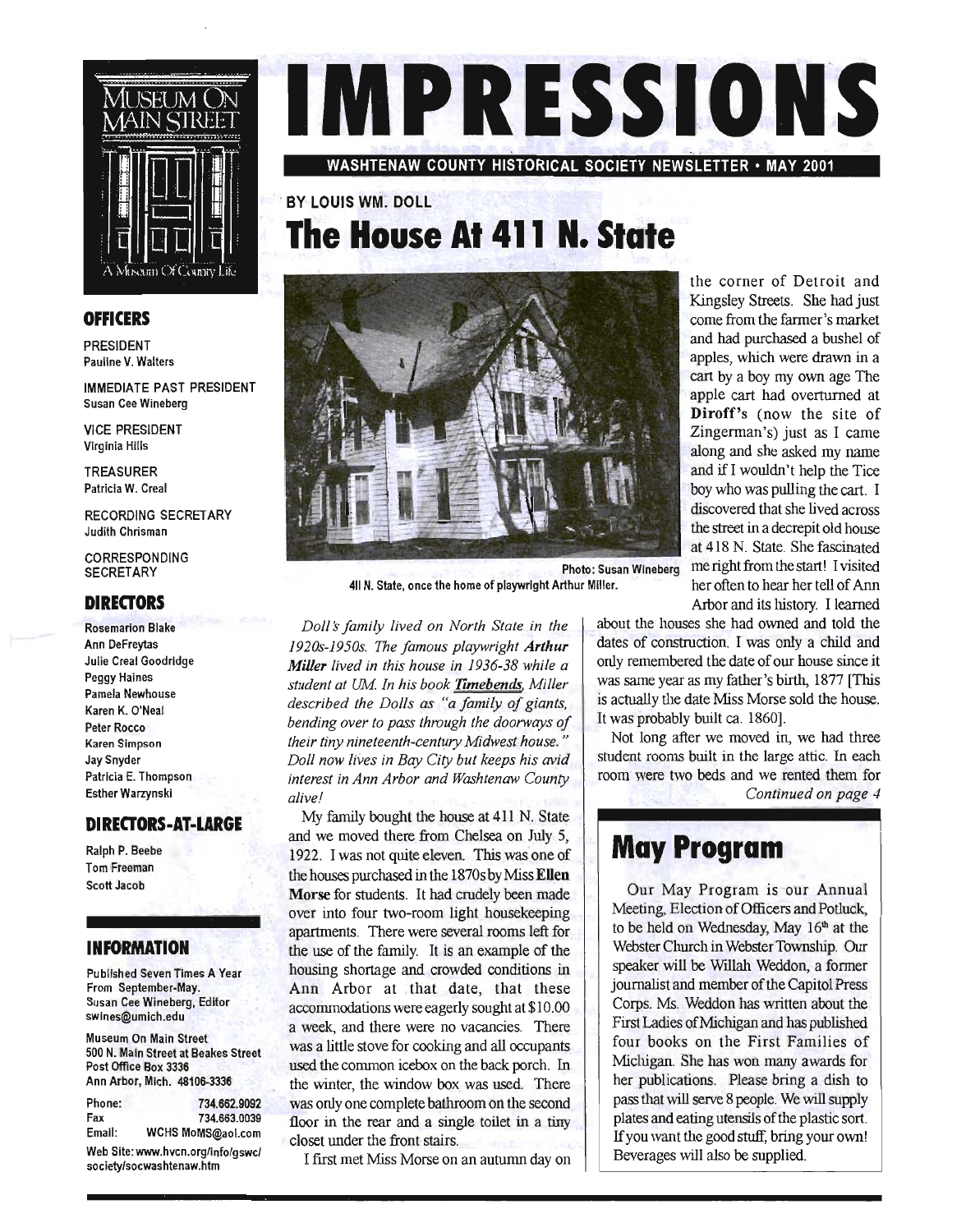

Photo by Susan Wineberg Board Member Carol Birch finds rotating the dome a snap.

prominent astronomers of the  $19<sup>th</sup>$  century. In fact, it is here that 21 asteroids (minor planets) and two comets were discovered! The Observatory was also the home of the first scholarly journal published by the University *(Astronomical Notices* by Brunnow) and was the site where the longitude of Ann Arbor was first established in 1861. And, it is the repository of the oldest, large objective telescope lens made by Henry Fitz that has not been reground, as well as the home of the 1854 Pistor and Martins meridian circle telescope, the oldest intact instrument of its type in America.

The 1854 brick structure, built in the Greek Revival and Italianate styles, which was stuccoed and scored to resemble a stone Greek temple, was placed on the National Register of Historic Places in 1973. It is one of the most perfectly preserved scientific buildings of its era.

The Observatory will be open Wednesdays May 2, 3-5 PM, May 23, 11 AM-2PM, and June 13, 3-5 PM. It will also be open Tuesday June 26, from 11 am-2 PM. It is closed in July and August. Call (734) 763-2230 for more information.

# **House Update**

Karen O'Neal is excited about the new outdoor lights recently installed along the fence on Main Street by Teri Jefferson and Joe Majorana. Come down and see for yourself. The house looks especially good at night when the lights are on.

Work is also proceeding on repairing our fence, getting new signs, and installing a French drain to take care of the perennial drainage problem. We also had to have a new sump pump installed when the electricians noticed the old one was smoking! Never a dull moment at MoMS!

Pat Thompson, our avid gardener, has been busy planting pansies around the trees in the extension. She recently won a grant of \$150 from the Master Gardner Alumni Association. It will be used to purchase historic looking plant ID tags. Pat hopes that our members will be able to donate 3 fern stands and some blue and white jardinieres (for 10" wide and 14" wide plants) to use for the houseplants. They look so much better in a proper container...



Photo by Susan Wineberg New lights shine brightly at the Museum's entrance.

## **Historic Travel Has A Web Site**

Looking for tips to guide you to historic places worldwide? Look no more. David Keene, an anthropologist and historic 'preservationist for 20 years, is president of travelthepast.com. With this website, you can search a database by theme, time period, and state. Tourists can read briefings on hundreds of historic places, including directions, fees and phone numbers. The site includes an affiliate section, bed and breakfasts, and lists of endangered landmarks. Later this year, the site will introduce a mapping and tripplanner section. They hope to encourage heritage tourism and stimulate local communities to preserve the treasures they have around them. Check it out!

## **We Are Winners!**

On April  $27<sup>th</sup>$ , the **Michigan Historic** Preservation Network presented the WCBS with a 2001 Community Award. These awards are given at the Annual Meeting of the Network, which was held in Detroit. They recognize outstanding rehabilitation projects that have made a significant contribution to the preservation of Michigan 's heritage. We are to be congratulated!

The award is the result of a nomination made by former board member Caroline Mohai. Immediate Past President (and your editor) Susan Wineberg will be accepted the award on behalf of the society. This award recognizes our nine years of hard work in moving and restoring the Kellogg-Warden House as a local historical museum.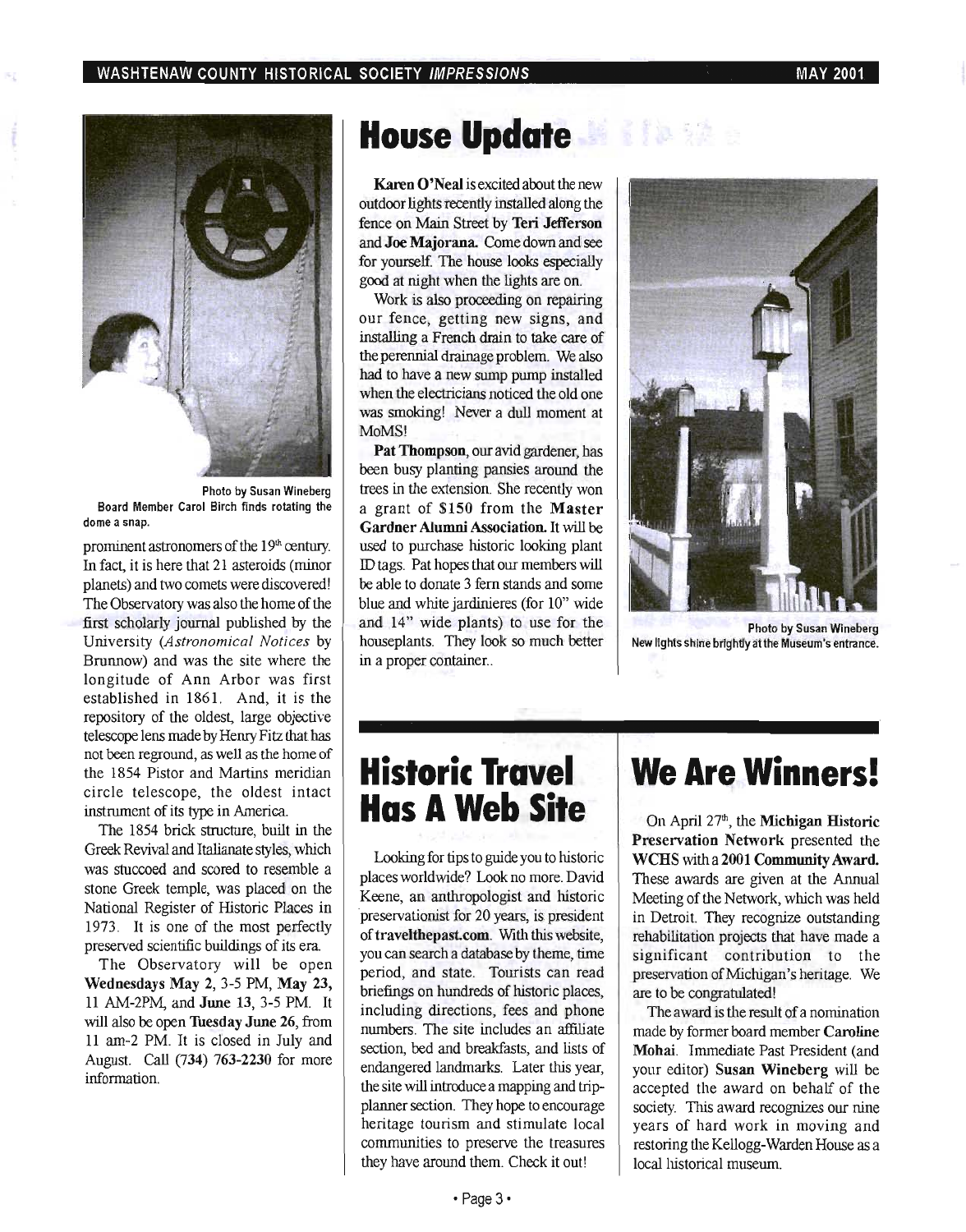# **Around The Area**

Detroit is 300 years old this summer and many celebrations are planned. Look for the Tall Ships in July and many events at Fort Wayne. Preservation Wayne celebrates 300 years of Detroit every Saturday from  $\text{May 5}^{\text{th}}$ -October 27<sup>th</sup> with walking tours of five historic districts. Tours will be given of the Downtown, Eastern Market, Midtown, Auto Heritage (Model T Factory at Piquette) and New Center Areas. Tickets are \$15/ person, with discounts for PW members and students. Tours are limited to 25 people. Call 313-577-3559 to make reservations or visit their website at preservationwayne.org.

Wayne State University's College of Urban Labor and Metro Affairs (CULMA) will explore the value of historic preservation through a series of lectures in May and June. The Van Dusen Urban Forum Lunch series will feature Alexander Garvin on Thursday, May 10<sup>th</sup>, Donovan Rypkema on Thursday May 24<sup>th</sup>, Jane Brooks on Thursday May 31st, and Stanley Lowe on Thursday June 7<sup>th</sup>. Call 313-577-5071.

The Historic Indian Village 2001 Home and Garden Tour returns this year on Saturday June 2<sup>nd</sup> from 9-5. Ten elegant homes will be featured that date from 1895-1929 and were designed by such architects as Albert Kahn and Louis Kamper, with contributions by Pewabic Pottery and Jens Jensen. Tickets are \$12 (advance) and \$15. Call 313-924-3891 for information.

The 15<sup>th</sup> Annual Corktown Historic Home and Garden Tour will be held on Sunday June 3rd. It is a self-guided tour beginning at Holy Trinity Church at noon. It will be one of the largest ever held in this neighborhood. Tickets are \$10 (advance) and \$12.50. Call 313-962- 5660.

The 8th Annual Mount Clemens Historical Homes Tour will be held on Saturday June 16<sup>th</sup> from 9:30-4PM. The \$12 tickets are limited and are by advance sale only. Call 810-469-8666 to reserve your tickets.

The Rochester Hills Museum at Van

Hoosen Farm presents Downtown Rochester Walking Tour§-Just for Ewe! The tour will include seeing the display of decorated fiberglass sheep. Tours are from 7-8:30 PM on Thursday June  $14<sup>th</sup>$  and August  $16<sup>th</sup>$ . Tickets are \$3. Call 248-608-8198 to make required reservations.

The Troy Museum oontinues its lecture series with From Durant to Ford: Names and Faces in the Motor City on Tuesday June 19<sup>th</sup> at 7:30 PM. Admission is free but donations are welcome. Call 248-524- 3570 to make reservations.

Meadow Brook Hall Concours d'Elegance is scheduled for Sunday, August  $5<sup>th</sup>$ . Seen as one of the world's most spectacular international celebrations of the automobile, it has attracted 20,000 people! There is a golf event, race and fashion show and art auction. Admission is \$20 for adults and \$10 for children. Call 248-370-3140 or visit their web page at www.mbhconcours.org.

Marshall, Michigan has already announced the date of its 38<sup>th</sup> Annual Historic Home Tour. It will be Saturday and Sunday September 8<sup>th</sup> and 9<sup>th</sup> and will include 15 structures including eight private houses, dating from 1844-1920. Advance tickets may be purchased from the historical society by calling 616-781- 5163.

Tecumseh, in Lenawee County, presents its 26<sup>th</sup> Annual Home Tour and Promenade Tecumseh on Saturday and Sunday May  $19<sup>th</sup>$  and  $20<sup>th</sup>$ . The tour will feature six houses and a designer house. Tickets are \$10 (advance) and \$12. Call 517-423-3740. Tecumseh is also displaying a Smithsonian Institute Traveling Exhibit entitled *"Yesterdays Tomorrows: Past Visions o[an American Future."* You can take a virtual tour at www.historictecumseh.com. It is a fantastic website which I highly recommend.

## **Future Programs**

### **Saturday • June 2nd 8:30 AM-5:00 PM**

Our Annual Bus Tour will visit Cranbrook inCluding Saarinen House and the Art Museum. The cost will be \$60.00 and will cover the bus, the tour and a lunch. Reservations must be made by May  $28<sup>th</sup>$ . Some walking will be required.

## **Sunday • September 16th 2:00 PM**

Louisa Pieper has been busy! We are already confirmed for this date for a tour of the Rentschler Farm in Saline. Wayne Clements will be the speaker.

Louisa is planning future programs based on the theme "Focus on the County." We hope to go to the Hack House in Milan, The Dexter Train Museum, and the restored buildings in Webster Township. Louisa will report on this at the Annual Meeting.



TCF Bank is once again loaning us their parking lot during Art Fair so that we can raise money by parking cars after banking hours: 5:30 to 8:30 PM; Saturday 8:00 AM to 4:00 PM. We need YOU to help park cars July 18-21. Call Pauline at 734- 662-9092 to sign up. Work with a buddy. You do not have to drive the cars, just collect the money as they pull into "our" lot!

a confirmation

**ANSS ARRIVERS COLLS**